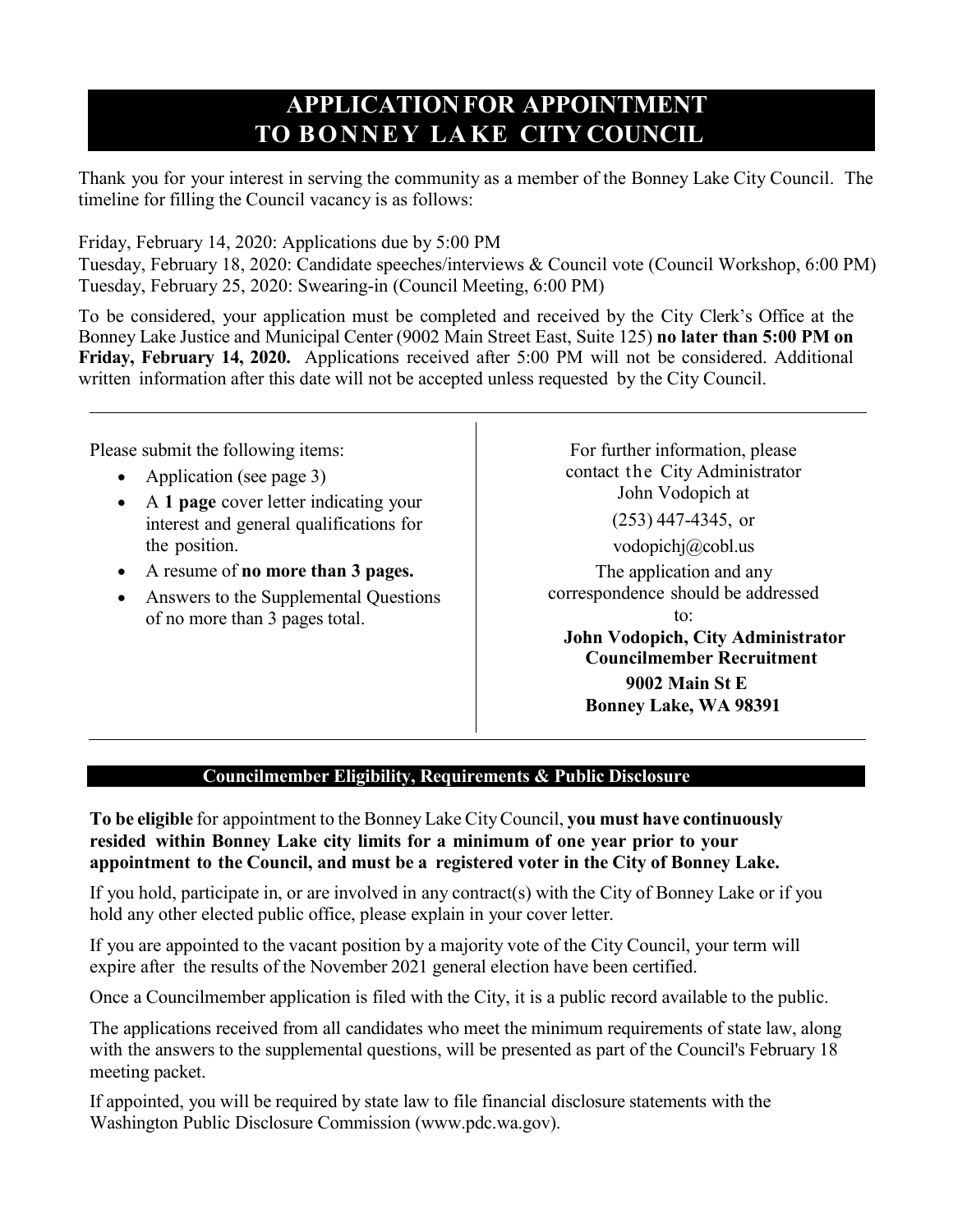#### **City Council Duties & Compensation**

The Bonney Lake City Council is the legislative authority of the City of Bonney Lake. The City operates under a Mayor-Council form of government. The seven-member City Council serves as the legislative body of the City. The Council is responsible for setting legislative policy, adopting the annual budget, adopting laws, determining the services to be provided and the funding levels for those services.

The duties of a City Councilmember will likely involve an average **minimum** commitment of 20 hours per month for constituent relations, preparation, participation, and attendance at various meetings and community activities. Beyond the broad duties previously mentioned, Councilmember duties include, but are not limited to:

- Attendance is required at City Council meetings which are held Tuesdays from 6:00 PM until adjournment. The first and third Tuesdays are Council "Workshops" (less formal study sessions); and the 2<sup>nd</sup> and 4<sup>th</sup> Tuesdays are regular meetings. From time-to-time, the City Council or Mayor may call special City Council meetings as needed. Each Councilmember is also appointed to at least one Council committee (community development, finance, or public safety). These committees generally meet prior to the Tuesday workshop or regular meeting.
- Councilmembers are also expected to serve as liaisons to various regional boards and commissions as appointed by the Mayor or Council, and to represent the City Council at various community functions. These various meetings and functions occur normally during the evenings, but may also occur on some weekends, and during some weekdays.
- Some travel is expected locally, regionally, and/or within the State of Washington, involving various organizations of which the City of Bonney Lake is a member. Travel expenses are reimbursed in accordance with City policy applicable to all employees and city officials, subject to the Council's budgetary limit.

The **Councilmember salary is \$850 per month**, and includes no fringe benefits.

## **Speech Questions**

Each Candidate will have up to 5 minutes to speak to the Council. Answers to the following questions should be addressed in your speech at the Council Workshop on Tuesday, February 18, 2020 at 6:00 PM:

- 1. Why do you want to serve on the City Council?
- 2. What experiences, talents or skills do you bring to the Council and community that you would like to highlight?
- 3. Are there any community issues in which you have a particular interest or expertise?
- 4. How do you view the role of a member of the City Council?
- 5. What work or personal obligations do you have that could hinder your service to the City?

The Council may ask additional questions of candidates during your speech.